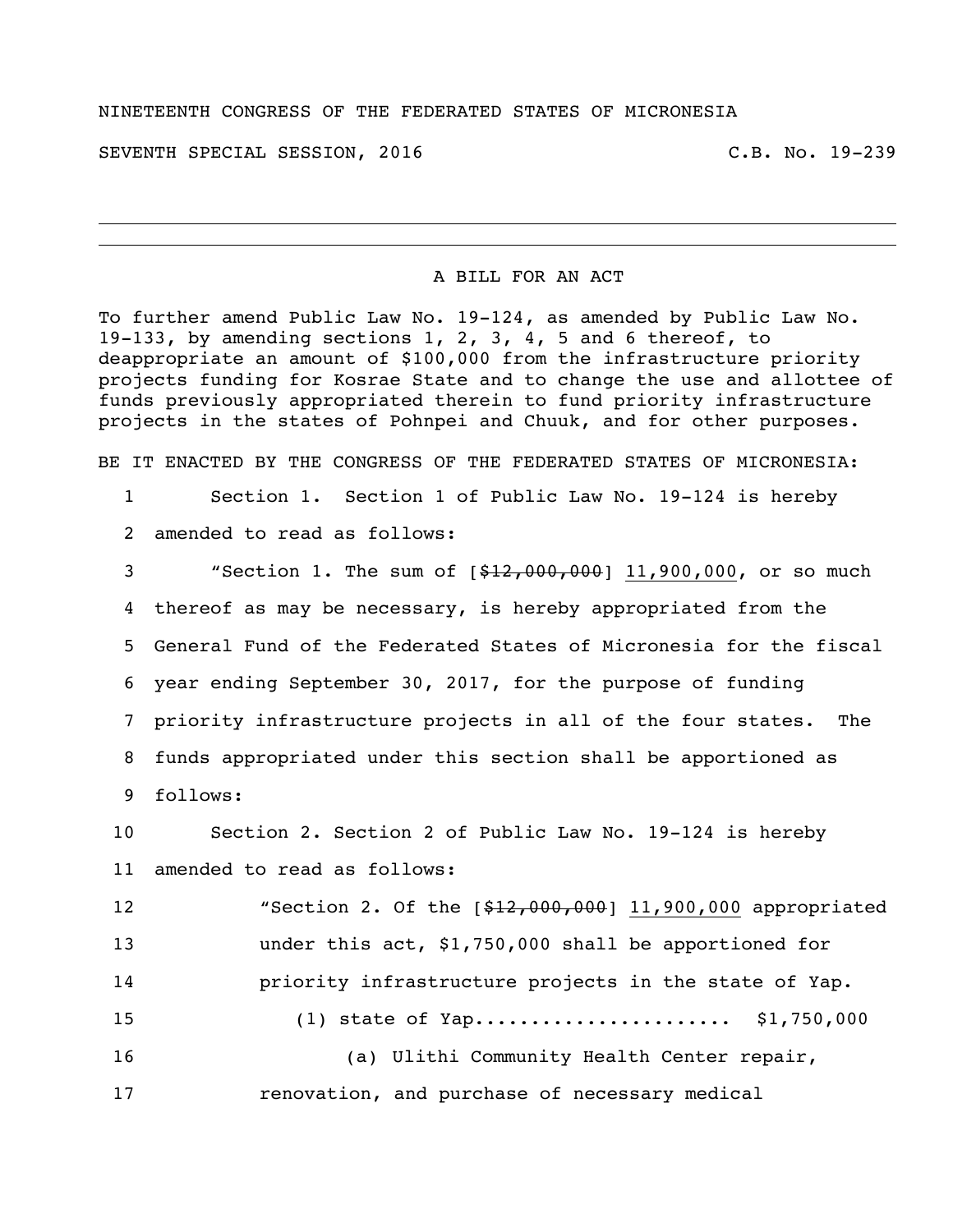equipment .................................\$ \$150,000 (b) Woleai Community Health Center repair, renovation and medical equipment purchase .. 150,000 (c) Yap Southern Water System Improvement projects; PROVIDED THAT, such funding is matched by the state of Yap........................ 150,000 (d) Outer Islands elementary schools repair and renovations .................... 550,000 (e) As much as is necessary for the purchase of real property in Guam or Honolulu; PROVIDED HOWEVER, that no funds shall be disbursed until the property is identified in the Project Control Document................. 750,000 Section 3. Section 3 of Public Law No. 19-124 is hereby amended to read as follows: 16 "Section 3. Of the  $[$12,000,000]$  11,900,000 appropriated under this act, [\$1,000,000] 900,000 shall be apportioned 18 for priority infrastructure projects in the state of Kosrae. 20 (1) state of Kosrae.........................[<del>1,000,000</del>] 900,000 Section 4. Section 4 of Public Law No. 19-124, as amended by Public Law No. 19-133, is hereby further amended to read as follows: 24 "Section 4. Of the  $[$12,000,000]$  \$11,900,000 appropriated 25 under this act,  $[$ \$3,000,000] \$2,900,000 shall be

 $2 \times 8$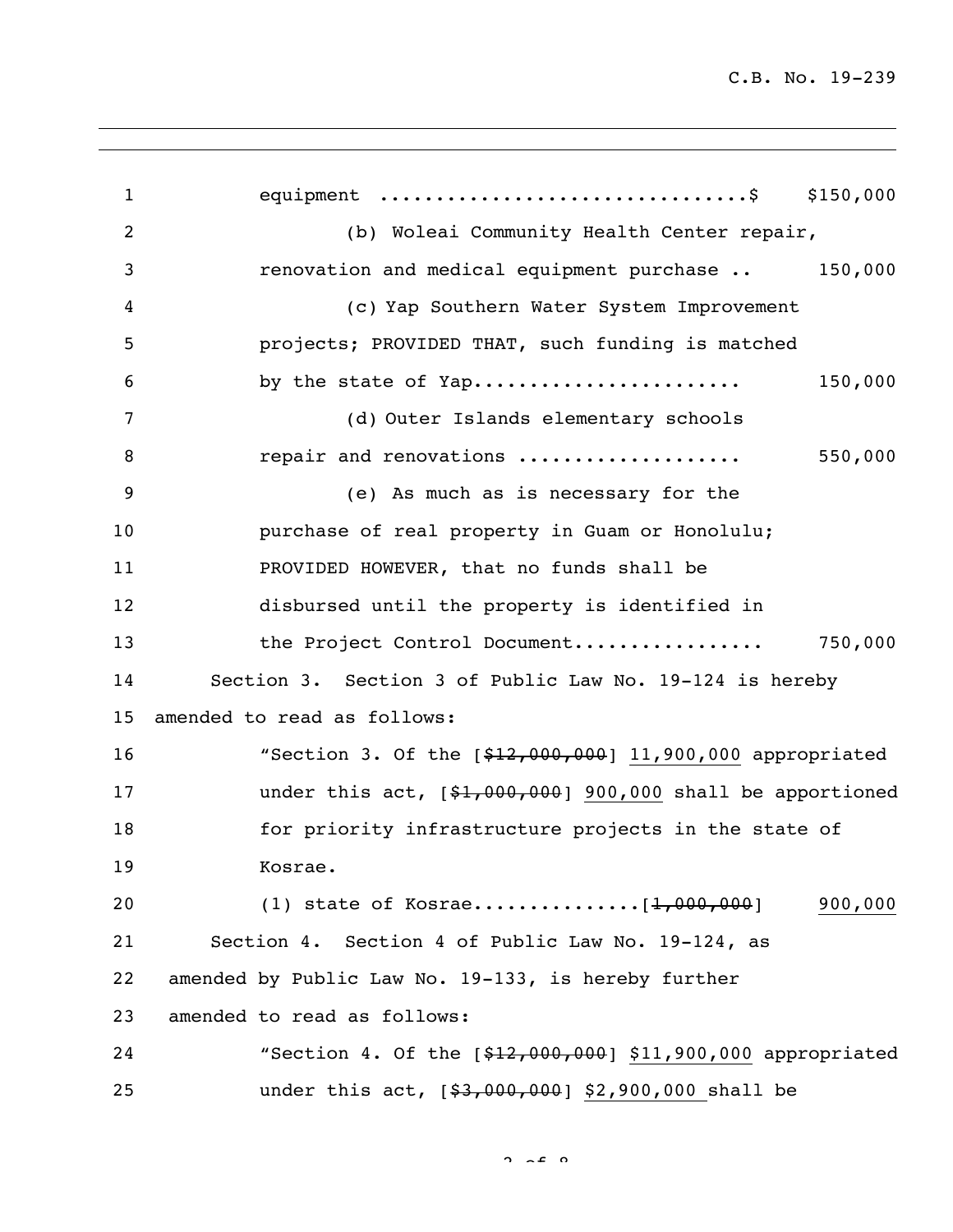| $\mathbf{1}$ | apportioned for priority infrastructure projects in the |
|--------------|---------------------------------------------------------|
|              |                                                         |
| 2            | state of Pohnpei.                                       |
| 3            | state of Pohnpei\$ 3,000,000                            |
| 4            | 975,000                                                 |
| 5            | (a) Pohnpei delegation                                  |
| 6            | office building<br>250,000                              |
| 7            | (b) Kolonia Town tennis                                 |
| 8            | courts upgrade<br>150,000                               |
| 9            | (c) Kepin Souna, Nett                                   |
| 10           | road maintenance<br>35,000                              |
| 11           | (d) Nanmwaht-Nanwel, road                               |
| 12           | maintenance<br>50,000                                   |
| 13           | (e) Sand and coral materials                            |
| 14           | for pavement<br>100,000                                 |
| 15           | 50,000<br>(f) Parem kep new road extension              |
| 16           | 50,000<br>Lahkir Marina, Kitti<br>(q)                   |
| 17           | 25,000<br>(h) Community power extensions                |
| 18           | 50,000<br>(i) Palikir Pah road improvement              |
| 19           | 50,000<br>$(j)$ Kitti road paving                       |
| 20           | 50,000<br>Madolenihmw road paving<br>(k)                |
| 21           | Wone Catholic Church road paving<br>35,000<br>(1)       |
| 22           | 10,000<br>Pohn Awak, Pahnpe, U road maintenance<br>(m)  |
| 23           | Madolenihmw road maintenance<br>50,000<br>(n)           |
| 24           | (o) Seinwar road maintenance<br>20,000                  |
| 25           | Election District No. 1<br>675,000<br>(2)               |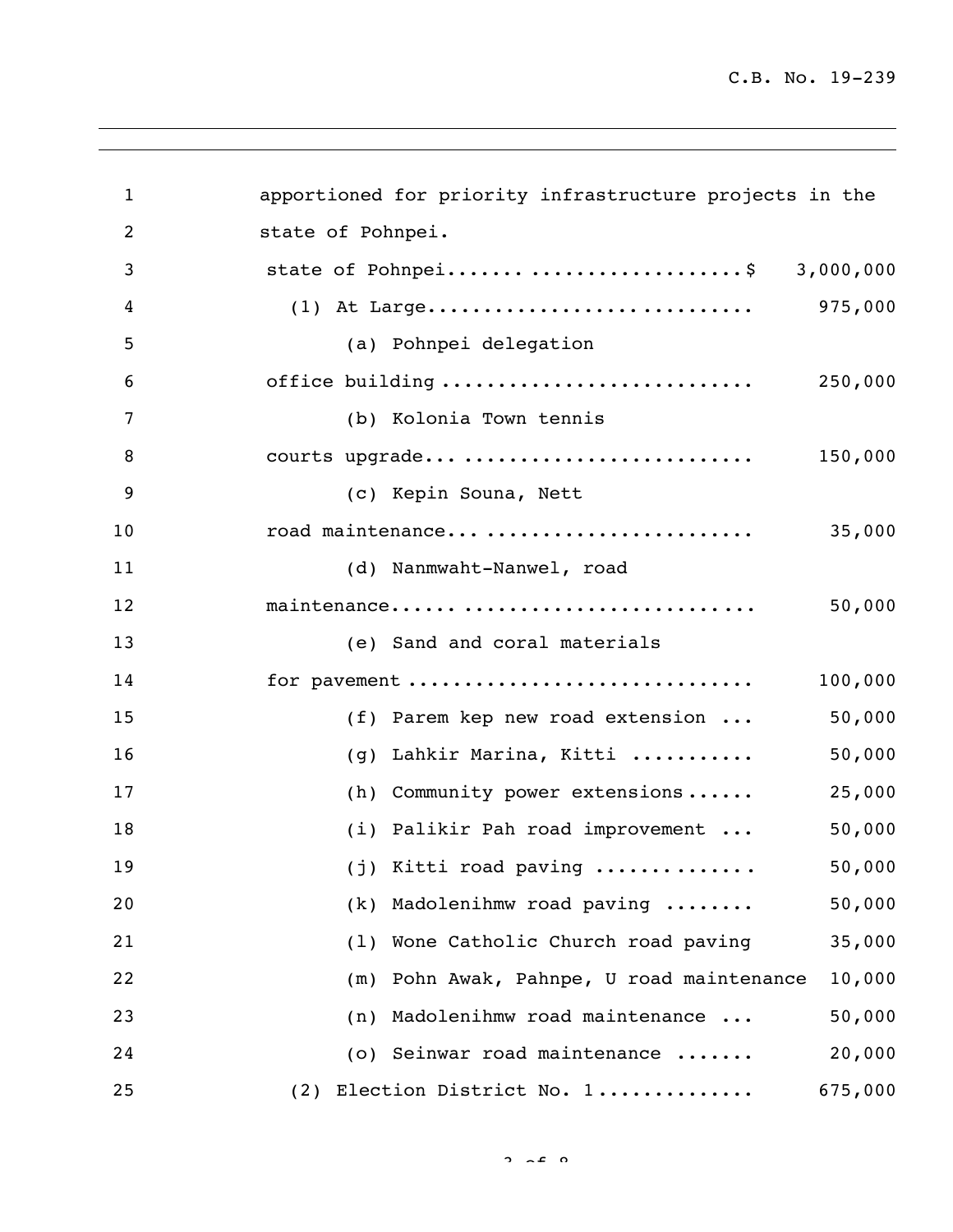| 1              | Totopai road \$<br>(a)                          | 30,000  |
|----------------|-------------------------------------------------|---------|
| $\overline{2}$ | (b) Road maintenance                            | 50,000  |
| 3              | (c) Kaselehlia Street sidewalk/                 |         |
| 4              |                                                 | 120,000 |
| 5              | (d) Pohnpei delegation loop                     |         |
| 6              | (New road-pave/wall)                            | 70,000  |
| 7              | (e) Seidonokawa Road                            | 60,000  |
| 8              | (f) Sokehs Island circumferential road          |         |
| 9              | paving/materials/equipment                      | 225,000 |
| 10             | (g) Roofing, track and field bleachers          | 30,000  |
| 11             | (h) Our Lady of Mercy High School [new          |         |
| 12             | science) Mercedes building supplemental funding | 45,000  |
| 13             | (i) Sekere to Nanpohnmal                        |         |
| 14             | road improvement                                | 25,000  |
| 15             | (j) Airport terminal                            |         |
| 16             | beautification project                          | 20,000  |
| 17             | (3) Election District No. 2 priority            |         |
| 18             | infrastructure projects                         | 675,000 |
| 19             | (a) Pohnlangas Dispensary repair                |         |
| 20             | and improvement                                 | 15,000  |
| 21             | (b) Wone Dispensary repair                      |         |
| 22             | and improvement                                 | 15,000  |
| 23             | Temwen School road paving<br>(C)                | 30,000  |
| 24             | (d) Rohi School road paving                     | 40,000  |
| 25             | (e) Pehleng School road paving                  | 40,000  |
|                |                                                 |         |

 $4 - 5$  0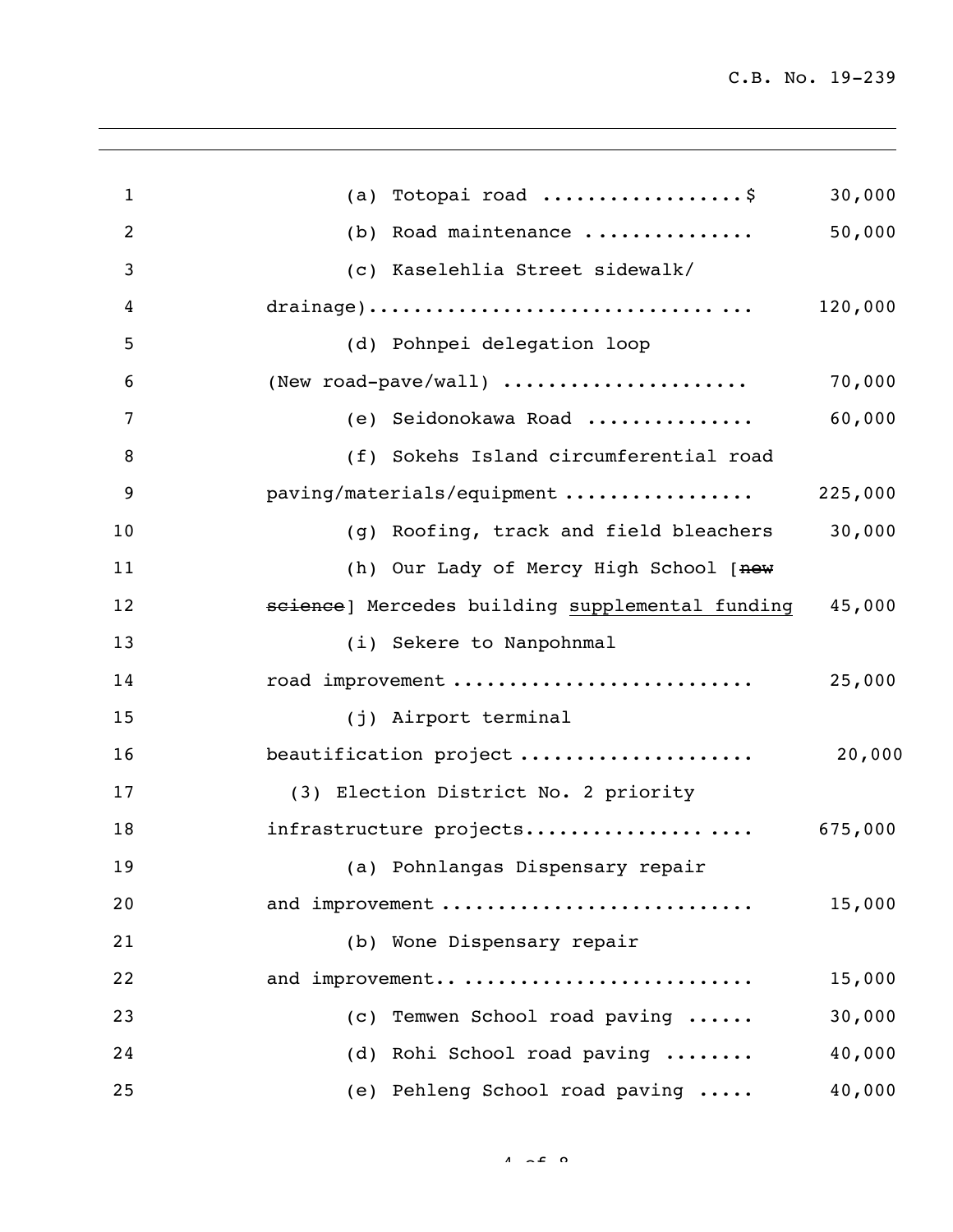| $\mathbf{1}$ | Peilik bridge (Enipein powe)\$<br>(f)      | 85,000  |
|--------------|--------------------------------------------|---------|
| 2            | Nankoaloau bridge overlay (Pehleng)<br>(g) | 15,000  |
| 3            | Steinway School classrooms<br>(h)          | 70,000  |
| 4            | Nanmangil power extension<br>(i)           | 15,000  |
| 5            | Kitti road cleaning/beautification<br>(j)  | 15,000  |
| 6            | Areu Pah road paving<br>(k)                | 50,000  |
| 7            | Nanketiou Bridge (Alohkapw)<br>(1)         | 87,700  |
| 8            | Nanmwet (Madolenihmw) erosion<br>(m)       |         |
| 9            | protection/drainage                        | 38,000  |
| 10           | (n) Ohwa Mission School building repair    | 13,920  |
| 11           | (o) Pohnsauk (Madolenihmw)                 |         |
| 12           | power extension                            | 35,000  |
| 13           | (p) Nankerpene Bridge repair               | 25,380  |
| 14           | (q) Access road paving                     |         |
| 15           | (Kaun en Wehi, Kitti)                      | 25,000  |
| 16           | (r) Kepine (Madolenihmw)                   |         |
| 17           | power extension                            | 25,000  |
| 18           | (s) Pahtakai/Oalioaliwi (Kitti)            |         |
| 19           | road upgrade.                              | 20,000  |
| 20           | (t) Purchase of coral materials            | 5,000   |
| 21           | (u) Tanks/water catchments                 | 10,000  |
| 22           | (4) Election District No. 3                | 675,000 |
| 23           | (a) Kepin Souna, Nett road maintenance     | 35,000  |
| 24           | (b) Dien, U road paving/equipment          | 70,000  |
| 25           | (c) Pahlap, U road paving                  | 70,000  |

 $F \sim 2 \Omega$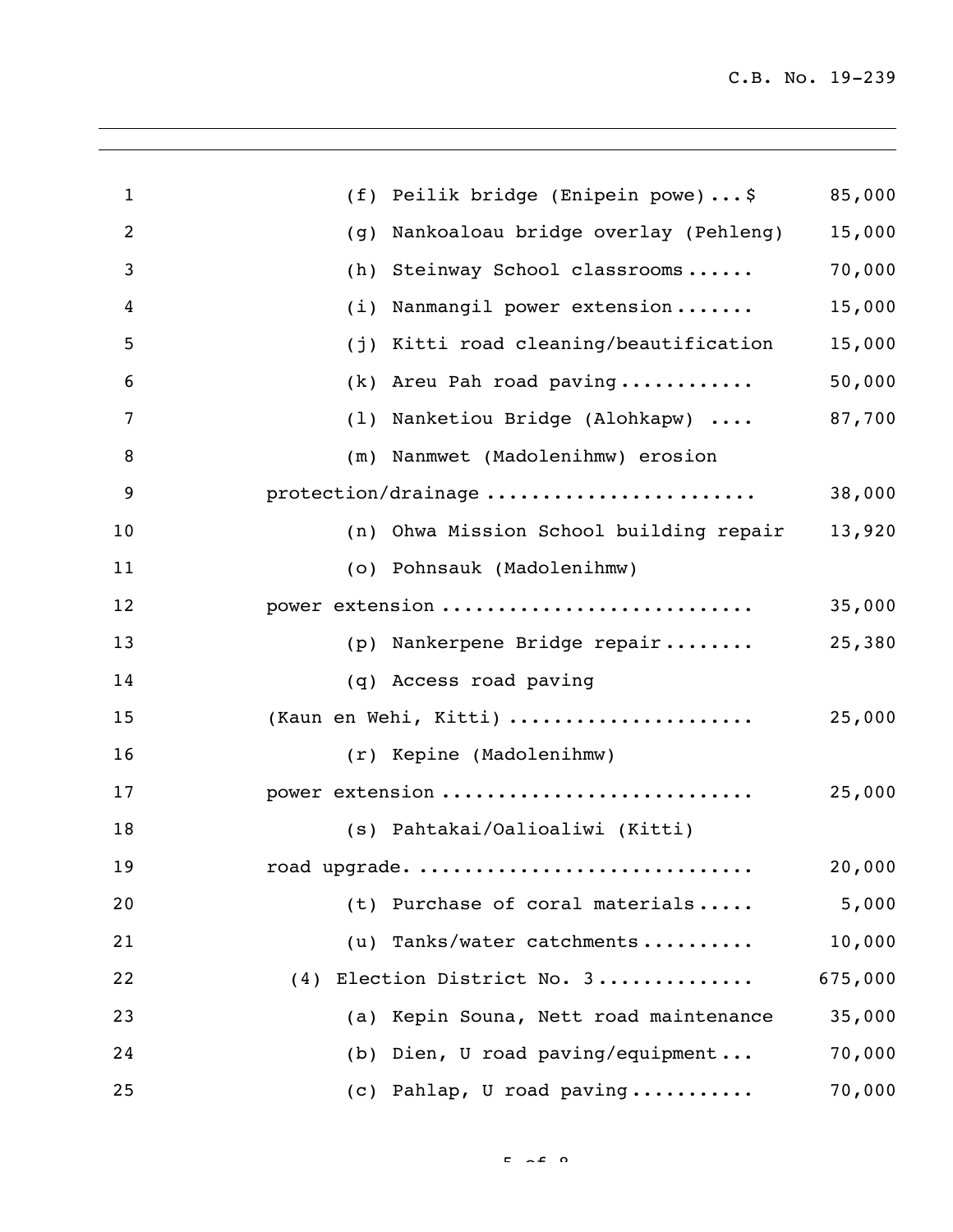| $\mathbf{1}$ | (d) Otohi, U road paving\$<br>70,000                           |          |
|--------------|----------------------------------------------------------------|----------|
| 2            | Nett District Park<br>100,000<br>(e)                           |          |
| 3            | 100,000<br>(f) Road paving (Palipahn Nett)                     |          |
| 4            | (g) Parem/Lenger water systems                                 |          |
| 5            | improvement/purchase of fiberglass water                       |          |
| 6            | tanks/catchments<br>100,000                                    |          |
| 7            | 65,000<br>(h) Pingelap Infrastructure projects                 |          |
| 8            | (i) Mwokilloa Infrastructure projects                          | 65,000'' |
| 9            | Section 5. of Public Law No. 19-124 is hereby amended          |          |
| 10           | to read as follows:                                            |          |
| 11           | "Section 5. Of the [\$12,000,000] \$11,900,000                 |          |
| 12           | appropriated under this act, \$6,250,000 shall be              |          |
| 13           | apportioned for priority infrastructure projects in the        |          |
| 14           | state of Chuuk.                                                |          |
| 15           | $(1)$ state of Chuuk<br>6, 250, 000                            |          |
| 16           | (a) Land outright acquisition for                              |          |
| 17           |                                                                |          |
| 18           | (b) Road improvement, upgrade/equipment/                       |          |
| 19           | municipal docks/bridges<br>1,700,000                           |          |
| 20           | (c) Ms. Chief Mailo repair<br>1,000,000                        |          |
| 21           | (d) Administration cost & management<br>150,000                |          |
| 22           | Section 6. Section 6 of Public Law No. 19-124, as              |          |
| 23           | amended by Public Law No. 19-124, is hereby further amended to |          |
| 24           | read as follows:                                               |          |
| 25           | "Section 6. Allotment and management of funds and lapse        |          |

 $6 - 26 = 8$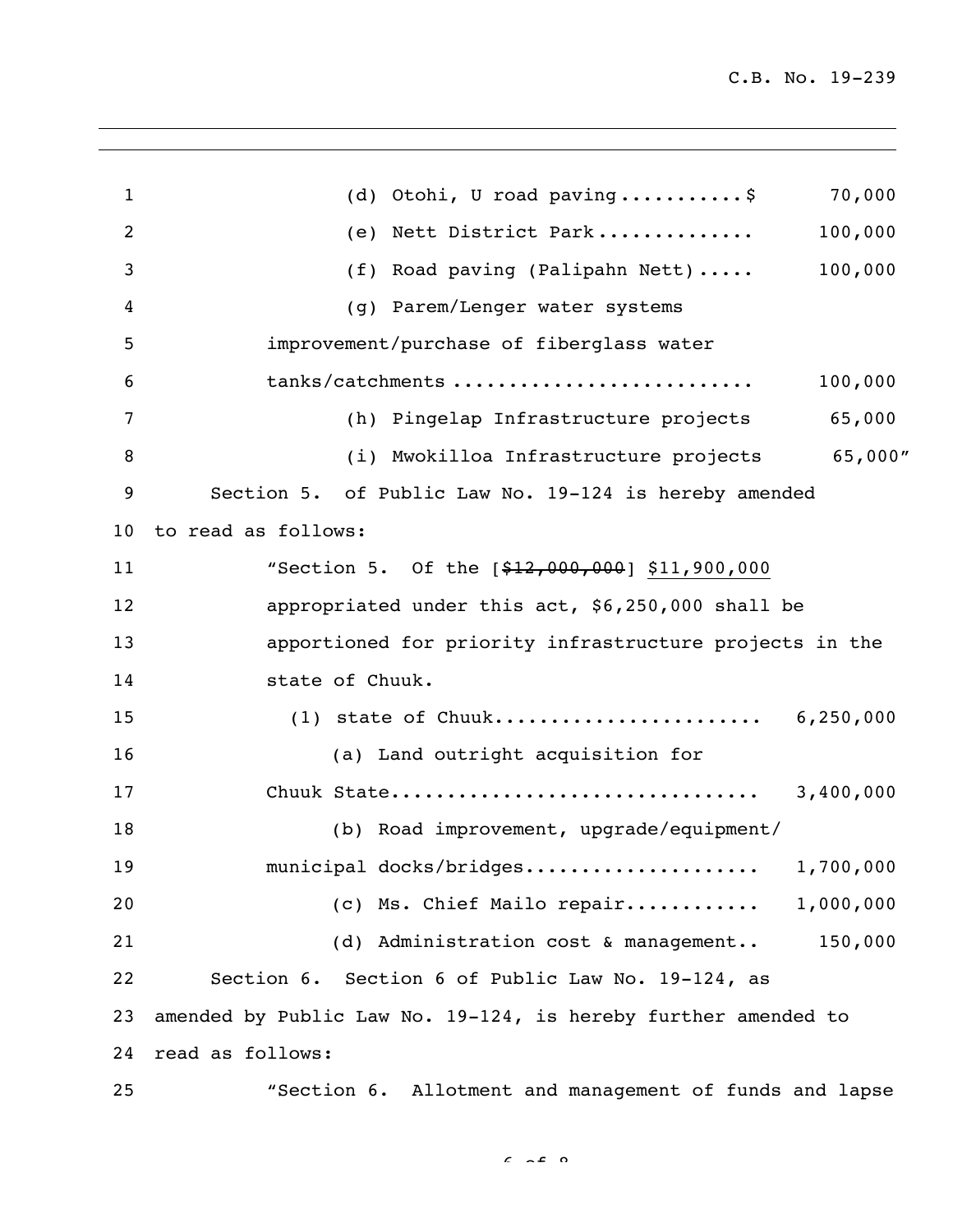date. All funds appropriated by this act shall be allotted, managed, administered and accounted for in accordance with applicable laws, including, but not limited to, the Financial Management Act of 1979. The allottee shall be responsible for ensuring that these funds, or so much thereof as may be necessary, are used solely for the purpose specified in this act, and that no obligations are incurred in excess of the sum appropriated. The allottee of the funds appropriated under section 2 of this act shall be the Governor of the State of Yap or his designee. The allottee of the funds appropriated under sections 3 and 4 of this act shall be the President of the Federated States of Micronesia or his designee; PROVIDED THAT, the allottee of funds appropriated under subsections 4(1)(c) through 4(1)(o), 4(2)(f), 4(3)(c), 4(3)(d), 4(3)(e), 4(3)(g), 4(3)(k) and  $4(3)(q)$ ,  $4(3)(s)$ ,  $4(4)(b)$ ,  $4(4)(d)$ ,  $4(4)(f)$ , shall be 18 the Pohnpei Transportation Authority (PTA); the allottee 19 of funds appropriated under subsections  $4(1)(b)$ ,  $4(2)(a)$ ,  $4(2)(c)$ ,  $4(2)(d)$  and  $4(2)(e)$  shall be the Mayor of Kolonia Town Government; the allottee of funds 22 appropriated under subsections  $4(1)(a)$ ,  $4(2)(b)$ ,  $4(2)(q), 4(2)(h), 4(2)(i)[-]$  and  $4(2)(j)$  [and  $5(1)(c)$ ] shall be the Secretary of the Department of Transportation, Communications and Infrastructure or his

 $7 - 5$   $0$